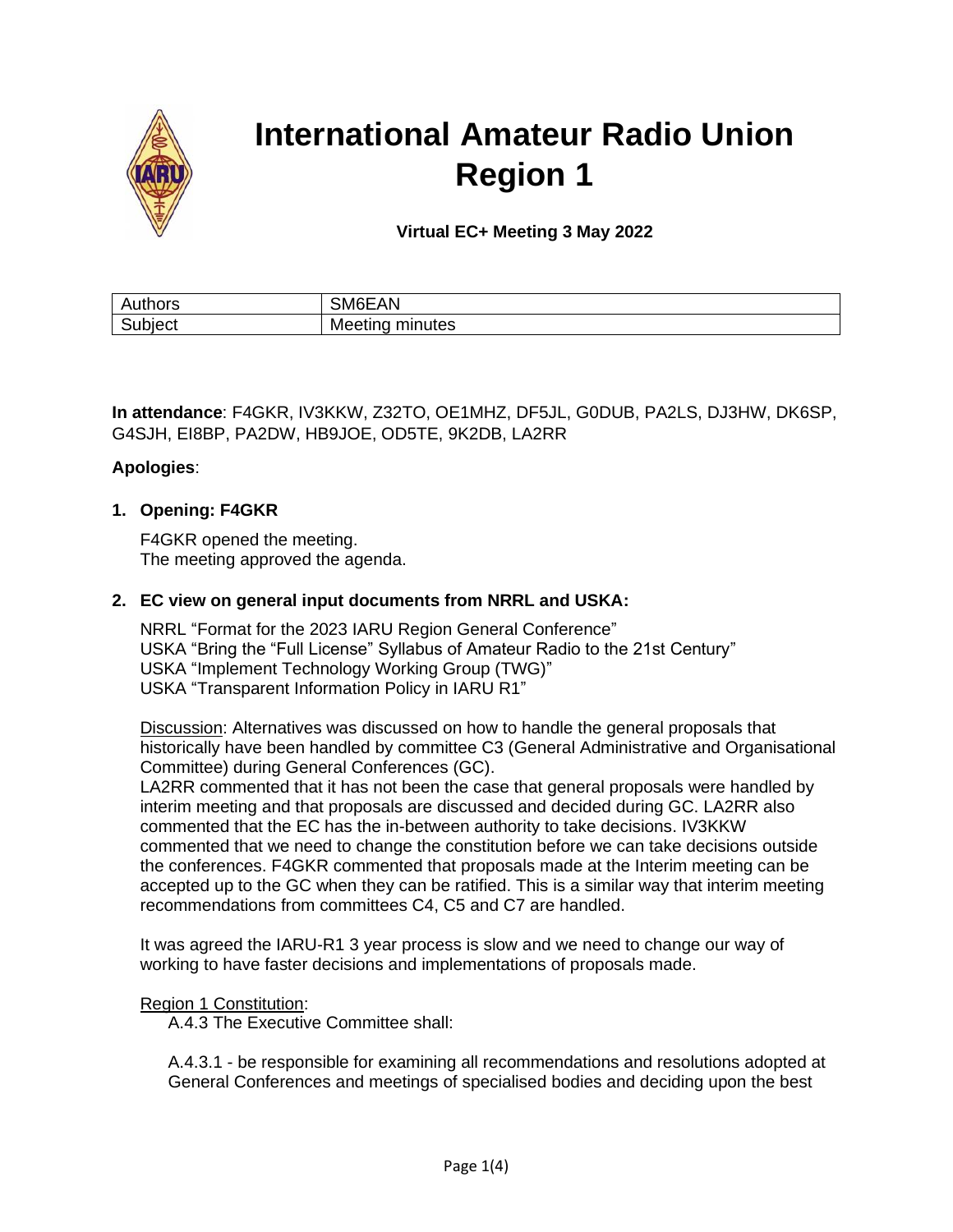method of implementing them;

A.4.3.2 - meet together as required between General Conferences to examine the overall amateur radio situation in IARU Region 1 and worldwide and to take such action, in accordance with the Constitution and Byelaws, as may be considered necessary and desirable;

#### Decisions

- It was agreed to move forward with the alternative where the EC discusses and decides on proposals in between GC and ratifications are made at the following GC. A proposal shall be discussed at the next EC meeting.
- It was agreed to prepare a paper on how to work with "general input papers" in between GC. **Action: Sylvain F4GKR** The paper shall include:
	- o The process from the MS to ratification.
	- $\circ$  Clarified if there are proposals that only can be handled by the General Administrative and Organisational Committee (C3) active during a conference.
	- o Review the constitution looking from the proposed alternative.
- The EC shall ask and confirm with NRRL and USKA if they accept that the EC handle their documents in the proposed way. **Action Secretary**

#### **3. Feedback & discussion with USKA regarding document "Transparent Information Policy in IARU R1"**

The USKA chairman, Willi (HB9AMC) was invited to present the three USKA input papers and discuss in particular the input document "Transparent Information Policy in IARU R1".

Discussion: Both in general and when working in the program Shaping the Future (StF), it is not clear what work is ongoing in IARU and who is participating in this work. In particular, Willi HB9AMC is of the view that the work in committees PRC and SRLC seems to have bearing on discussions in the StF teams. Willi HB9AMC explained the need to have a more efficient communication between the permanent committees and the StF teams. He also explained that more regular feedback from the Executive Committee to the Member Societies is required.

#### In summary:

- A high-level yearly reporting to member societies (MS) is expected from a) EC members and b) from Committees and working groups. A report shall also be presented before general conferences.
- In the Terms of Reference (ToR) for Committees and Working Groups (WG) it is stated: "All Committee Chairs, Working Group Chairs and Coordinators shall report annually to the EC and to the General Conference."
- Although all committees and WG's can publish news on the IARU-R1 website, only a few is using this opportunity. It should be discussed how this can be improved.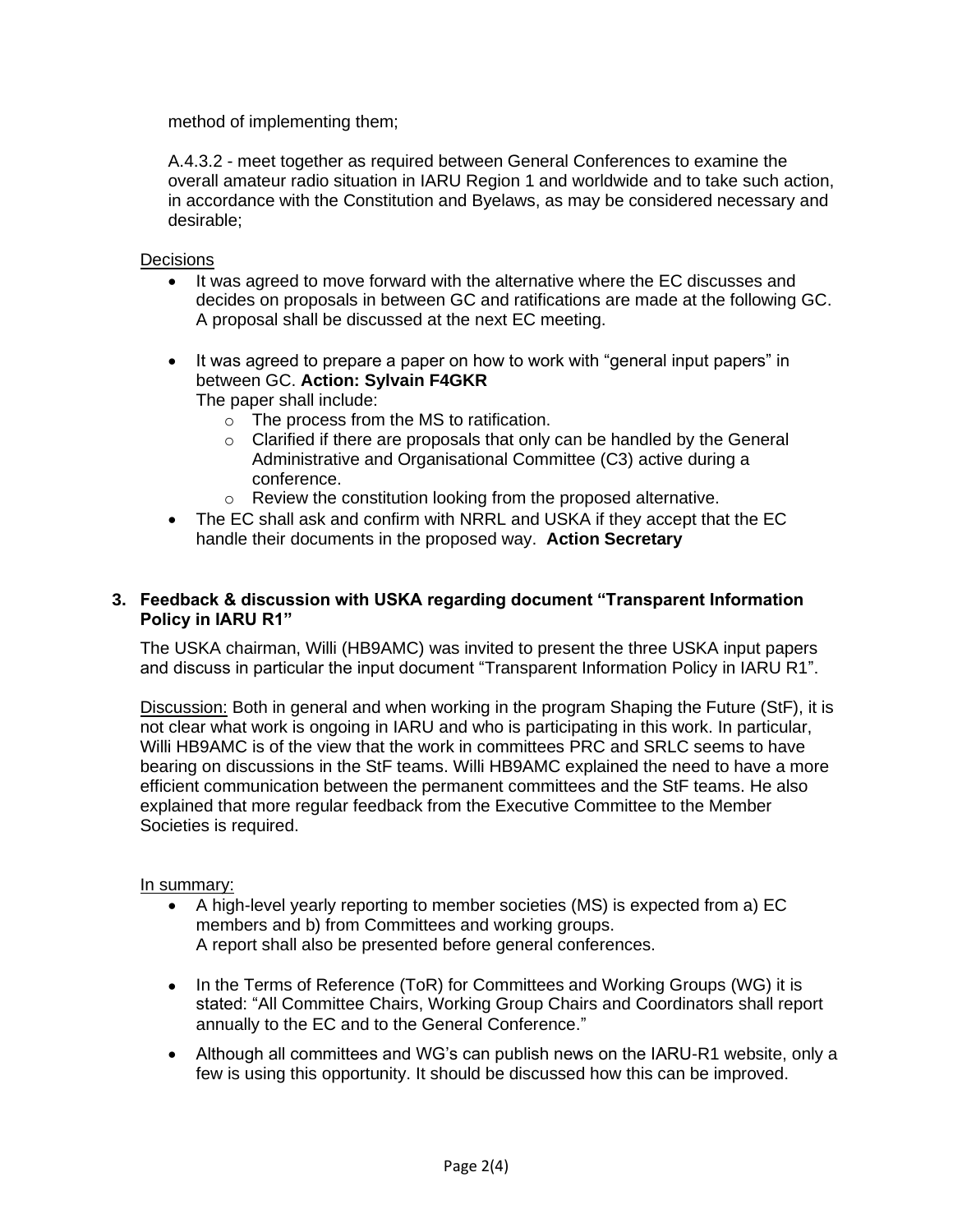- The StF teams have a need to understand what is discussed in which group in IARU and who are participating in those groups. This would help them to collaborate directly with the relevant persons in the frame of their activities.
- Although information of how to join different groups and committees are available on the website, the information is not always easily accessible. MS can have representatives in all committees, but it is important that participants are "working members" and not are joining just to get information. It is also important to keep in mind that some of the discussions and information might be strictly internal and sensitive.

Decision: It was agreed that information must be improved, and that the EC will discuss ways to improve the situation.

It was also decided that HB9AMC would be invited to an internal discussion regarding the two other USKA input documents (11 May). **Action Secretary**

## **4. ARDF:**

ARDF WG is a specialised group within IARU-R1 and should follow the IARU policies. IARU and IARU-R1 have made the neutral position clear with respect to the Ukrainian conflict.

Organisers of the next ARDF event wanted to be confirmed that they should welcome all participants – which IARU-R1 has confirmed with a formal letter from the President.

Decision:

- It was agreed not to change the IARU policy, it is up to each individual or member society to make their own decisions about participation in ARDF events.
- The ARDF WG must act in line with the IARU policy and continue with preparation of the event. A response shall be sent to the ARDF chairman. **Action; F4GKR, LA2RR, Z32TO**

## **5. CEPT amateur radio portal**

A proposal has been made in CEPT WG-FM by Romania (ANCOM) to create an Amateur Radio portal for licensing documentation and a central amateur radio licensing database. CEPT countries probably have different ways to issue licenses, etc. and several practical things are unclear.

The proposal has been adopted by WG-FM, and a new work item was created in WG-FM RAFG.

The EC is of the view that IARU has to support such an initiative. F4GKR reported that several StF teams expressed their wish to produce content about amateur radio, typically to be released on a website.

The EC agreed that IARU should contribute to the amateur radio portal proposed in CEPT, this contribution could be:

- Helping in building the structure of the portal,
- Providing content.